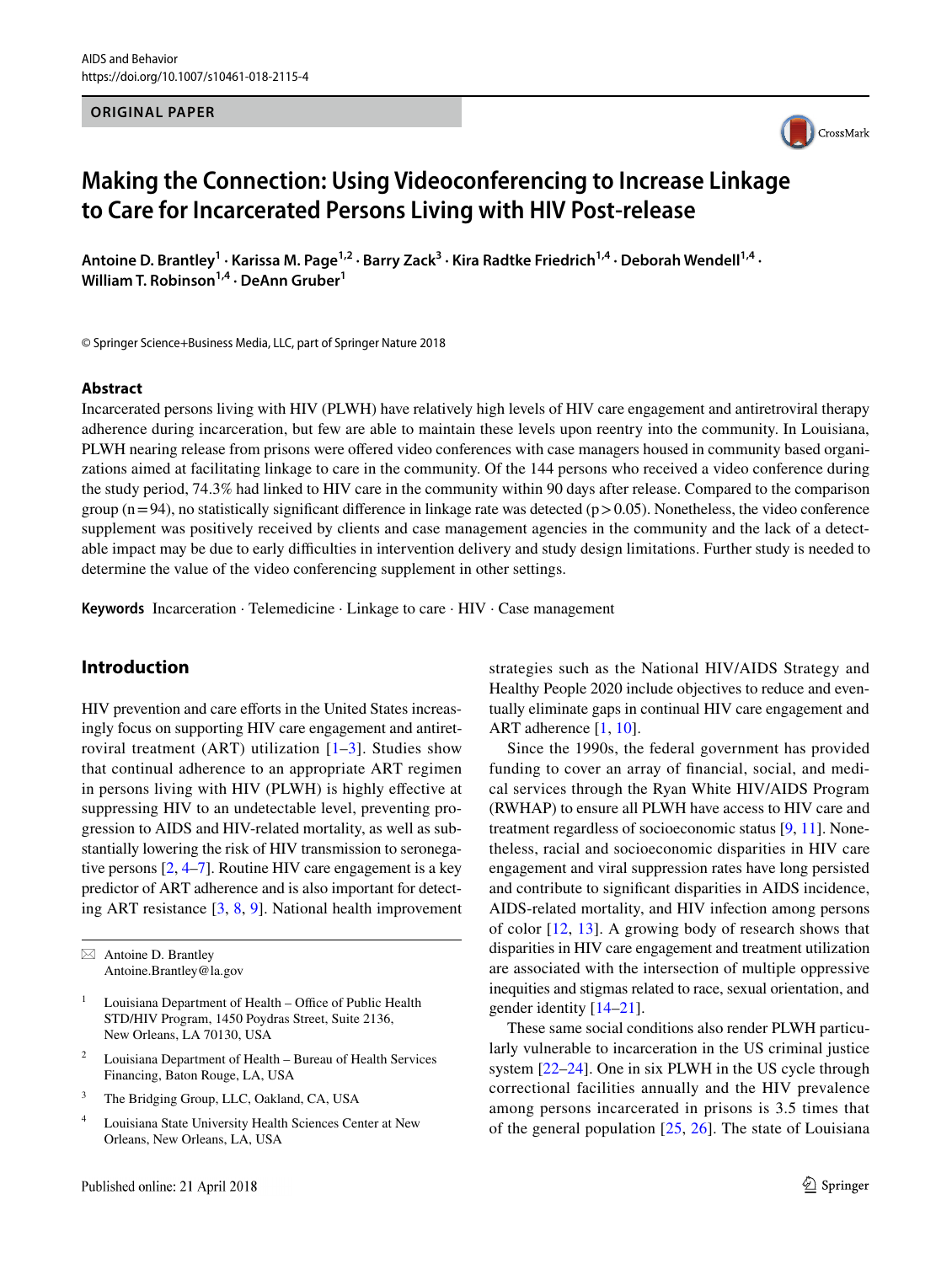currently has the highest incarceration rate and the second highest HIV infection rate in the country. Louisiana's prison system also has the second highest HIV prevalence among incarcerated persons at 3.5% [[25](#page-7-15)]. As such, prisons have been recognized as important settings for HIV care initiatives. With the assistance of government funding, more and more state and federal prisons have implemented opt-out or opt-in HIV testing efforts to identify PLWH  $[22-24, 27-30]$  $[22-24, 27-30]$  $[22-24, 27-30]$  $[22-24, 27-30]$  $[22-24, 27-30]$ . Prisons are required to provide ART to known PLWH while they are incarcerated. Compared to PLWH in the community, PLWH in correctional facilities have been shown to have relatively high rates of HIV care engagement, ART adherence, and HIV viral suppression [\[27](#page-7-17), [30–](#page-8-0)[32\]](#page-8-1). However, these trends are not sustained upon release. It is estimated that three-fourths of PLWH who were treated during incarceration will discontinue HIV care or become sub-optimally adherent to ART within 90 days after release [[30,](#page-8-0) [32,](#page-8-1) [33](#page-8-2)]. Recently released PLWH have also been shown to experience substantial increases in HIV viral load, reversal of viral suppression status, and shorter duration before progressing to an AIDS diagnosis [\[22](#page-7-13), [30–](#page-8-0)[32,](#page-8-1) [34](#page-8-3)]. This downturn in HIV health maintenance comes at a notably precarious time as recently released persons are vulnerable to behaviors that carry a high risk of HIV transmission, such as unprotected sex with previous and new partners and relapses in substance abuse, including injection drug use [[35](#page-8-4)[–40](#page-8-5)].

PLWH that have recently been released from a correctional facility may face an onslaught of fnancial and social barriers that have been shown to hinder access to HIV care and ART. Due to incarceration-related stigma, many newly released PLWH face ostracism and disapproval from their support system (family, friends, etc.), as well as extensive discrimination in employment opportunities, housing, education, and safety net programs such as food and housing assistance [[34,](#page-8-3) [39–](#page-8-6)[44\]](#page-8-7). Under these conditions, PLWH may prioritize fulflling basic needs for survival and avoiding stigma over maintaining their HIV and overall health. Other barriers to engagement in HIV care and support services include encountering or anticipating stigmatized treatment from provider staff and physicians, difficulties navigating bureaucratic benefts systems, and transportation needs [[34,](#page-8-3) [39](#page-8-6)[–44](#page-8-7)]. Recently released PLWH are also at a high risk of struggling with untreated substance use disorders and mental health issues that are known to interfere with HIV care engagement and ART adherence goals [[34](#page-8-3), [36](#page-8-8), [45](#page-8-9)[–49](#page-8-10)].

Some prison systems offer pre-release reentry services aimed at helping PLWH link to HIV medical and other critical support services upon release and prepare for challenges that may arise while transitioning to life in the community. Clients enrolled in these services may receive referrals to medical and HIV-related case management providers in the community, information on social support services in the community, and assistance developing a transition strategy. In some states, staff may be able to assist with making initial medical and case management appointments and flling out applications for safety net programs (such as Medicaid, food stamps, and drug assistance programs) before the person's release date. If available, reentry case managers can also conduct needs and goals assessments, help clients develop HIV care and transmission risk reduction plans, and provide psychosocial support. Receiving pre-release reentry services is highly associated with timely linkage to HIV care and continual ART adherence after release [[28,](#page-7-18) [33](#page-8-2), [39,](#page-8-6) [47](#page-8-11), [48,](#page-8-12) [50](#page-8-13)[–52](#page-8-14)]. Nonetheless, few prisons that house and treat incarcerated PLWH have the resources needed to offer pre-release reentry services that are comprehensive enough to be opti-mally effective [[28,](#page-7-18) [32,](#page-8-1) [48,](#page-8-12) [53](#page-8-15)].

In Louisiana state prisons, adult PLWH are ofered an array of pre-release reentry services provided by Louisiana's Department of Health – Office of Public Health's STD/HIV Program (SHP) and typically receive up to 2 weeks' worth of ART from the prison infrmary at time of release to prevent an interruption in ART adherence prior to linking to an HIV care provider in the community. For over two decades, SHP has struggled to maintain the capacity of the reentry services offered due to fluctuating levels of federal and state funding and support from care providers in the community. By 2008, SHP had one RWHAP-funded corrections specialist who was responsible for providing discharge planning and limited reentry case management to all incarcerated PLWH before release. Between 2009 and 2011, 59% of those who received reentry services had linked to HIV care within 90 days after release. This result was within the range of linkage rates demonstrated by other pre-release reentry programs around this time, however, caseloads increasingly became unmanageable for one staff person and programs with more extensive reentry case management services produced better results [\[23](#page-7-19), [50–](#page-8-13)[52,](#page-8-14) [54,](#page-8-16) [55\]](#page-8-17).

In 2013, SHP secured funding from the Health Resources and Services Administration (HRSA) through the Special Projects of National Signifcance (SPNS) grant to hire an additional corrections specialist and pilot the use of video conferencing to connect incarcerated PLWH to RWHAPfunded case managers from community-based organizations (CBOs) in their communities before release. Case managers would provide reentry case management via video conference to create a plan for addressing challenges and barriers to HIV care and ART use and potentially establish a relationship with the client that included mutual trust and respect. Upon release, clients would have an opportunity to link to the same case manager who they interacted with during the video conference. Studies show that recently released PLWH are more likely to experience and anticipate less stigmatizing treatment and continually engage with providers in the community who maintain these types of relationships, especially if these relationships are active during incarceration [\[40,](#page-8-5)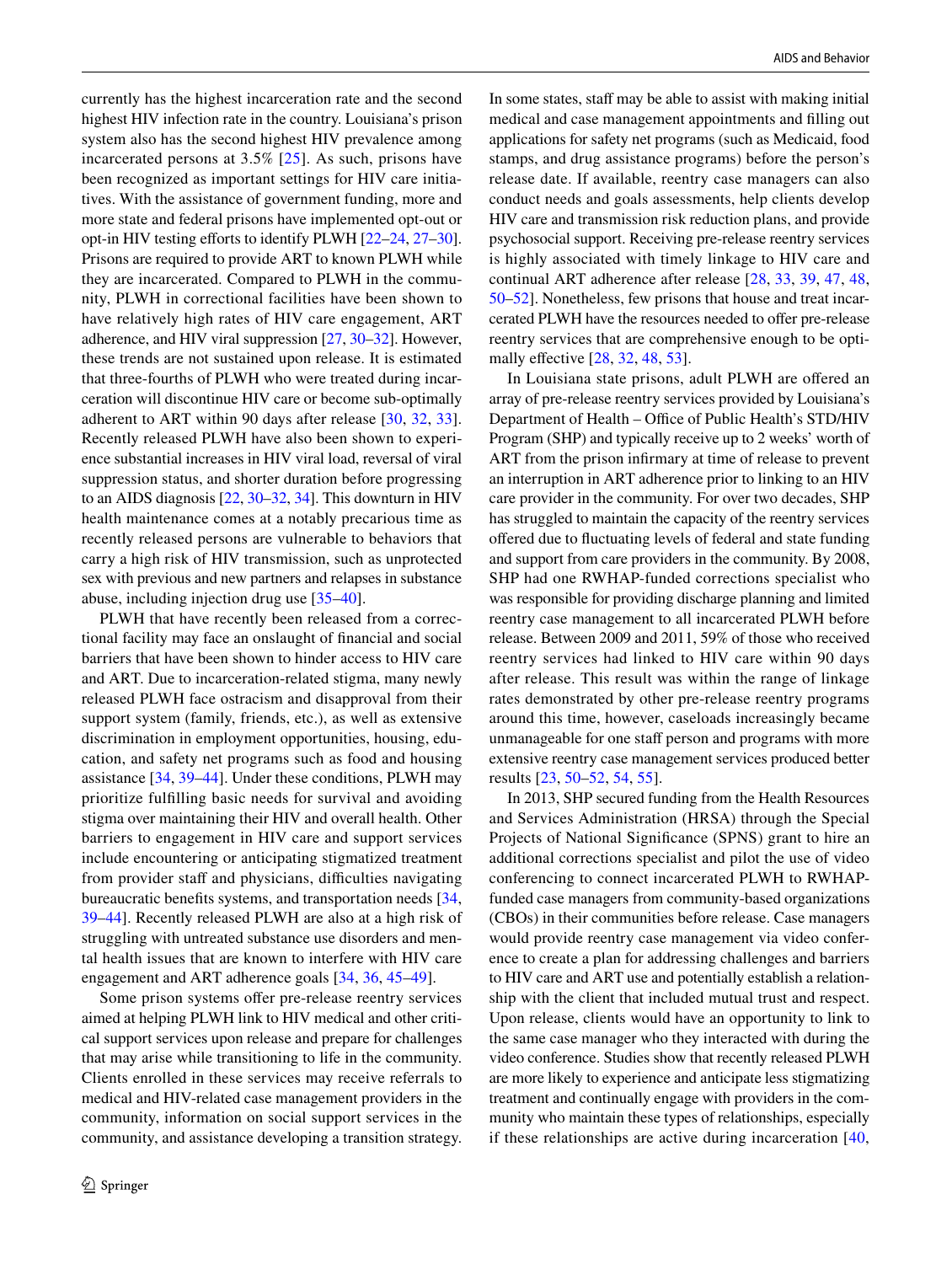[42](#page-8-18), [47](#page-8-11), [56\]](#page-8-19). Video conferencing was chosen as the mode of service delivery in order to foster a more personal connection and save limited resources that would have otherwise been spent having the case managers travel to various prison facilities across the state and undergo the varying security procedures required for entering the facilities. SHP envisioned that this initial interaction with the case manager would promote prompt linkage to case management upon release. Once enrolled in case management in the community, clients would receive further assistance with linking to HIV care and other services that may support continual retention in HIV care and adherence to ART, such as mental health and substance abuse services, other non-HIV medical services, housing, food, transportation, and employment.

This paper describes the impact of adding the case management video conference supplement to the standard array of pre-release reentry services ofered. The primary outcome was the likelihood of linking to HIV care within 90 days following release among recently released PLWH.

# **Methods**

SHP initiated the case management video conferencing intervention in August 2013 in collaboration with the Louisiana Department of Public Safety and Corrections (DOPSC), RWHAP Part A- and Part B-contracted CBOs, and the Louisiana State University Health Care Services Division's Telemedicine program. The intervention is ongoing and is currently being implemented in eight of nine DOPSC prison facilities. Funding was provided from the HRSA RWHAP Part F SPNS Systems Linkages and Access to Care for Populations at High Risk for HIV Infection Initiative, as well as RWHAP Part A and B funds for case management services.

## **Client Enrollment**

Eligible persons included incarcerated adults with a confrmed HIV diagnosis who were due to be released from a participating prison facility within 180 days or less and were seeking a referral to RWHAP case management at one of the partnering CBOs. Confrmed HIV diagnoses were identifed by prison facilities during opt-out HIV testing conducted at DOPSC intake, individual HIV tests requested by incarcerated persons during incarceration, or mandatory HIV testing conducted within 90 days prior to discharge for persons awarded parole or 'time off for good behavior' and were released before completion of their sentence who were not previously known to be HIV-positive and not tested in the previous 12 months. Corrections specialists employed by SHP obtained lists of all HIV-positive persons from each prison facility and their respective release dates on a monthly basis in order to identify PLWH that were due to be released within 180 days or less. The lists also provided updated release dates for PLWH that were awarded parole or 'time off for good behavior' and due to be released earlier than their original release date. All identifed persons were initially offered the standard array of reentry services that are provided on-site by the corrections specialist. These services included education on services in their community that they may qualify for, referral to medical care, assistance making the frst HIV medical appointment, assistance with enrollment into Louisiana's AIDS Drug Assistance Program, and referral to RWHAP case management. Persons were then offered the opportunity to enroll in the video conferencing intervention if they requested a referral to RWHAP case management at one of the partnering CBOs. Upon enrollment, the corrections specialist coordinated with prison staf and the designated CBO-based case manager to schedule a video conference for the client prior to release. The corrections specialist also coordinated with prison infrmary staf to send over any relevant medical records to the CBO-based case manager for review before the video conference was set to occur. Due to the high potential for scheduling difficulties, clients were only offered one video conference; however, video conferences could be rescheduled as needed.

### **Video Conference**

During a video conference, the CBO-based case manager completed an intake assessment and assisted the client with creating a discharge plan for the period immediately following release. The intake assessment captured the client's short-term and long-term medical, fnancial, and social needs. The survival plan consisted of strategies for addressing more urgent needs before the client was released and they met in the community. These typically included strategies for securing temporary housing, fnding clothing, fnding transportation to appointments, as well as addressing HIV transmission risk reduction. In addition, the CBO-based case manager collected contact information from the client and their relatives and friends in the community who could be reached in case the respective CBO lost contact with the client after their release.

#### **IRB Approval and HIPAA Compliance**

This study received IRB approval and all participating staf and procedures were in compliance with the HIPAA Privacy Rule. Video conference data were transmitted through a HIPAA-compliant, secured internet connection (Polycom). At the prison facilities, the reentry services and video conference were both given in private meeting rooms with one accompanying corrections officer inside the room (corrections officers may be privileged to HIPAA-protected information for public health and safety purposes). During the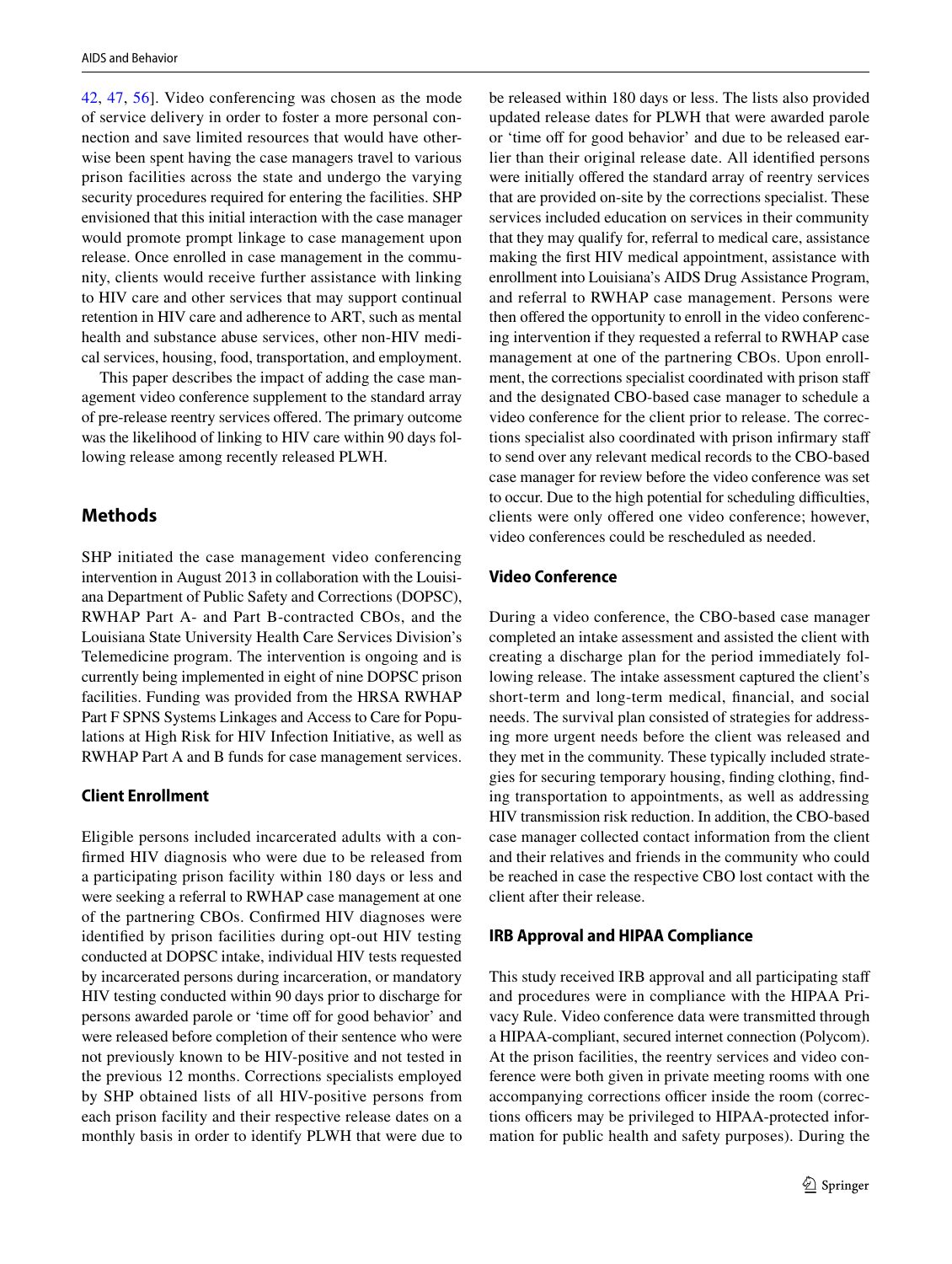video conference, the CBO-based case manager was also in a private room.

# **Data Collection and Analysis**

Data were collected for clients enrolled in the video conferencing intervention between August 2013 and August 2016. Clients who consented to enrollment but were ultimately unable to participate in a video conference in time for their release due to scheduling conficts were classifed as the comparison group. Demographic and HIV care data used in the analysis were obtained from Louisiana's HIV surveillance database on January 11, 2017. Linkage to medical care was defned as the completion of at least one HIV-related laboratory test (HIV viral load or CD4 count) within 90 days after release into the community. Exhibiting viral suppression at baseline was defned as having an HIV viral load test taken within a year before release with a result that was less than or equal to 200 copies/mL. If a person had multiple HIV viral load tests conducted during the year before release, only the latest test result was considered.

Bivariate analyses  $(\chi^2 \text{ tests})$  were used to detect any statistically signifcant diferences in demographics and HIV care characteristics between clients in the comparison group and clients who participated in a video conference. Multivariate logistic regression was used to assess associations between linkage to HIV care within 90 days after release and participating in a video conference, demographics, and baseline HIV care characteristics. Covariates were chosen for the adjusted logistic regression model based on evidence found in the literature supporting their association with HIV care engagement outcomes; these include race, birth sex, age, HIV transmission risk, time since HIV diagnosis, AIDS diagnosis history, baseline (pre-release) viral suppression status, HIV diagnosis status prior to incarceration, and HIV care engagement status prior to incarceration. All analyses were conducted in SAS9.3 [[57](#page-8-20)].

## **Results**

In total, 238 clients enrolled in the video conference intervention. The complete flow of persons from the client population is depicted in Fig. [1.](#page-3-0) Of these, 80% were black, 85% were male, and 40% were men who have sex with men (Table [1\)](#page-4-0). In addition, 52% had been diagnosed with HIV more than 10 years ago, 61% had a previous AIDS diagnosis, 61% were virally suppressed before release (HIV viral load  $\leq$  200 copies/mL within the last year), and 66% were engaged in HIV care before incarceration. Prior to release, 144 (61%) had participated in a video conference and 94 (40%) were unable to do so in time and were therefore assigned to the comparison group. There were no statistically signifcant diferences detected in demographics or baseline HIV care characteristics between clients who participated in a video conference and the comparison group  $(p < 0.05)$ .



<sup>a</sup> Eligible persons were adults who were incarcerated in one of six pilot sites, had a confirmed HIV diagnosis, were due for release within 180 days, accepted pre-release reentry services, and accepted a referral to a participating case management agency in their community

<sup>b</sup> These clients had consented to enrollment in the video conference intervention but were ultimately unable to receive a video conference in time for their release due to scheduling conflicts

<span id="page-3-0"></span>**Fig. 1** Client population fow for pre-release case management video conferencing intervention in 6 Louisiana Department of Corrections Prisons from August 2013–August 2016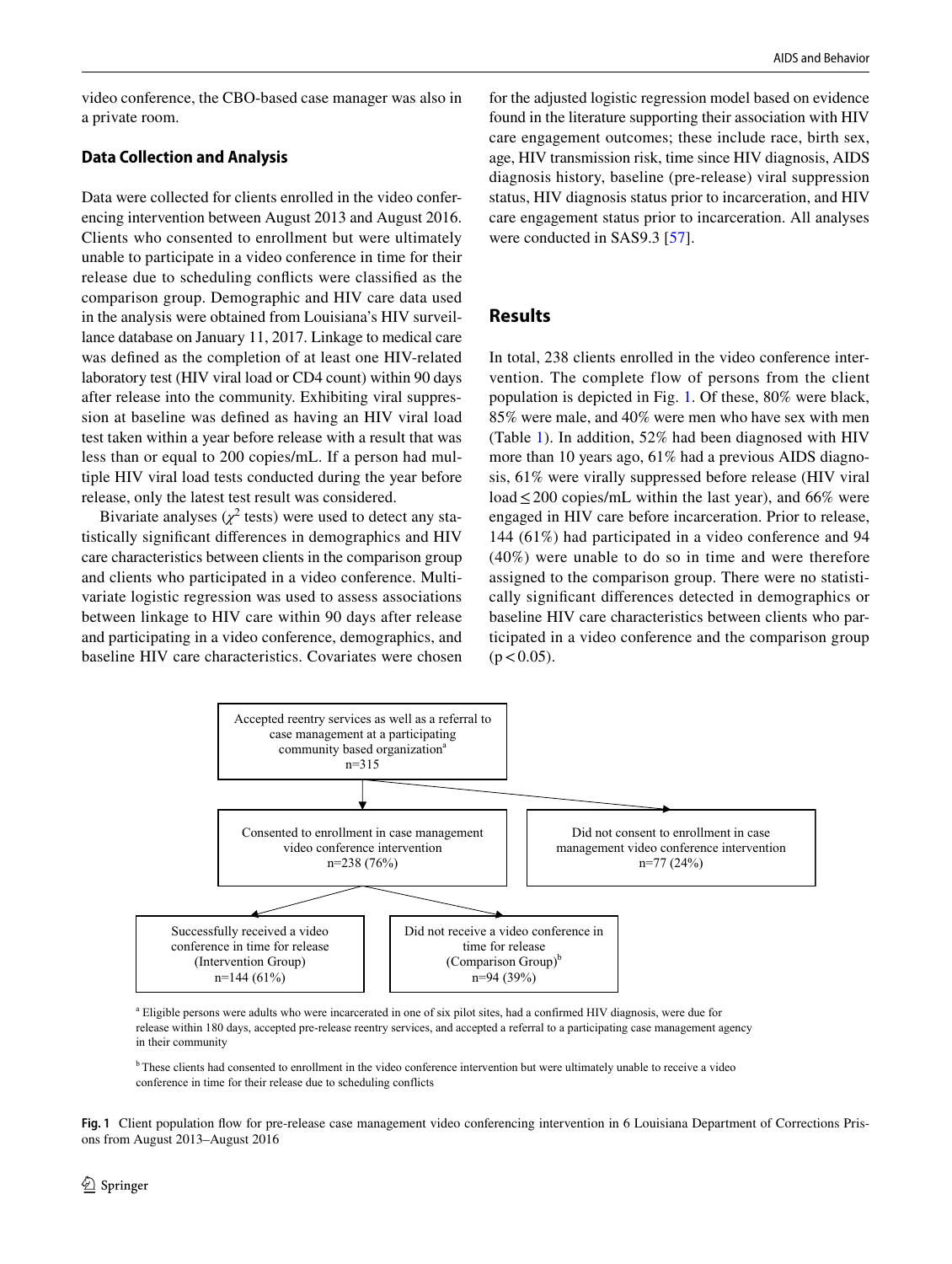<span id="page-4-0"></span>**Table 1** Demographic and baseline HIV care characteristics for clients enrolled in pre-release case management video conferencing intervention in 8 Louisiana Department of Public Safety and Corrections Prisons from August 2013–August 2016

| 2.04<br>Race<br><b>Black</b><br>189 (79%)<br>$110(76.4\%)$<br>79 (84.0%)<br>49 (21%)<br>34 (23.6%)<br>White and other<br>15 (16.0%)<br>Gender<br>2.44 | 0.153       |
|-------------------------------------------------------------------------------------------------------------------------------------------------------|-------------|
|                                                                                                                                                       |             |
|                                                                                                                                                       |             |
|                                                                                                                                                       |             |
|                                                                                                                                                       | 0.119       |
| Male<br>118 (82.0%)<br>202 (85%)<br>84 (89.4%)                                                                                                        |             |
| 36 (15%)<br>26 (18.1%)<br>Female<br>$10(10.6\%)$                                                                                                      |             |
| Age at release                                                                                                                                        | 0.737 0.864 |
| $18 - 29$<br>32 (13%)<br>18 (12.5%)<br>14 (14.9%)                                                                                                     |             |
| $30 - 39$<br>76 (32%)<br>48 (33.3%)<br>28 (29.8%)                                                                                                     |             |
| $40 - 49$<br>74 (31%)<br>43 (29.9%)<br>31 (33.0%)                                                                                                     |             |
| $50+$<br>56 (24%)<br>35 (24.3%)<br>21 (22.3%)                                                                                                         |             |
| HIV transmission risk                                                                                                                                 | 0.482 0.923 |
| <b>MSM</b><br>96 (40%)<br>59 (41.0%)<br>37 (39.4%)                                                                                                    |             |
| <b>HRH</b><br>45 (19%)<br>29 (20.1%)<br>$16(17.0\%)$                                                                                                  |             |
| MSM/IDU<br>34 (14%)<br>19 (13.2%)<br>$15(16.0\%)$                                                                                                     |             |
| IDU<br>37 (25.7%)<br>62(26%)<br>25 (26.6%)                                                                                                            |             |
| 3.08<br>Time since HIV diagnosis                                                                                                                      | 0.214       |
| $<$ 4 Years<br>56 (24%)<br>31 (21.5%)<br>25(26.6%)                                                                                                    |             |
| 40 (27.8%)<br>$5-10$ years<br>57 (25%)<br>$17(18.1\%)$                                                                                                |             |
| $10+$ years<br>124 (52%)<br>73 (50.7%)<br>51 (55.3%)                                                                                                  |             |
| Ever had an AIDS diagnosis<br>2.73                                                                                                                    | 0.098       |
| No<br>91 (38%)<br>49 (34.0%)<br>42 (44.7%)                                                                                                            |             |
| 95 (66.0%)<br>Yes<br>147 (62%)<br>52 (55.3%)                                                                                                          |             |
| Viral suppression before release <sup>c</sup><br>0.789                                                                                                | 0.374       |
| Not virally suppressed<br>93 (39%)<br>53 (36.8%)<br>40 $(42.6%)$                                                                                      |             |
| Virally suppressed<br>145 (61%)<br>91 (63.2%)<br>54 (57.5%)                                                                                           |             |
| Sub-population<br>1.04                                                                                                                                | 0.594       |
| Diagnosed and engaged in care outside of DOPSC prior to<br>$156(66\%)$<br>92 (63.9%)<br>$64(68.1\%)$<br>incarceration                                 |             |
| Diagnosed outside of DOPSC and was not engaged in care<br>51 (21%)<br>34 (23.6%)<br>$17(18.1\%)$<br>outside of DOPSC prior to incarceration           |             |
| Newly diagnosed at DOPSC<br>31 (13%)<br>18 (12.5%)<br>13 (13.8%)                                                                                      |             |

*RW* ryan white, *NA* not applicable, *MSM* men who have sex with men, *HRH* high risk heterosexual risk, *IDU* injection-drug use, *DOPSC* Department of Public Safety and Corrections

a Control group

<sup>b</sup>Compares enrolled clients who received a video conference to enrolled clients who did not receive a video conference

c A client is classifed as virally suppressed if they have had an HIV viral load test taken within the last year with a result that is≤200 copies/mL

After controlling for various demographic and baseline HIV health characteristics in the multivariate analysis presented in Table [2](#page-5-0), there was no statistically signifcant diference in linkage to care rate between the intervention and comparison groups  $(AOR = 1.2; 95\% \text{ CI } 0.6-2.3,$  $p > 0.05$ ). However, clients who had a previous AIDS diagnosis were half as likely to link to HIV care within 90 days after release compared to clients who did not have a previous AIDS diagnosis (AOR=0.5; 95% CI 0.2–0.9;  $p$  < 0.05) and clients who were virally suppressed before release were 7.4 times more likely to link to care compared to clients who were not virally suppressed before release  $(AOR = 7.4; 95\% \text{ CI } 0.1 - 0.3; p < 0.0001).$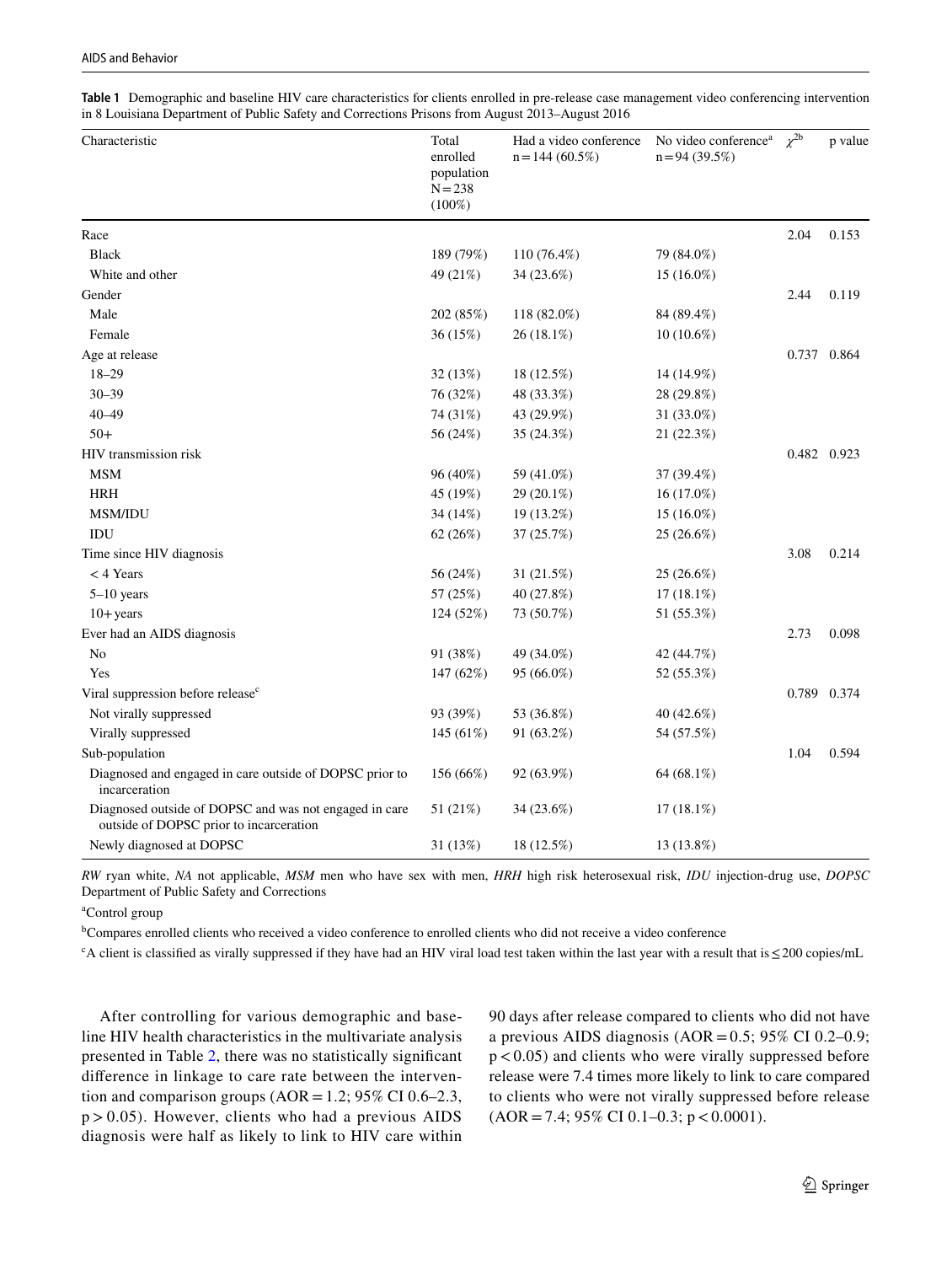<span id="page-5-0"></span>**Table 2** Association between linkage to HIV care within 90 days after release and having a case management video conference and baseline characteristics for clients enrolled in pre-release case management video conferencing intervention in 6 Louisiana Department of Public Safety and Corrections Prisons from August 2013–August 2016

| Characteristic                                                                                    | Linked to HIV medical care within 90 days after release |                           |                                    |  |
|---------------------------------------------------------------------------------------------------|---------------------------------------------------------|---------------------------|------------------------------------|--|
|                                                                                                   | No./total $(\%)$<br>171/238 (71.8%)                     | UOR $(95\% \text{ CI})^a$ | AOR $(95\% \text{ CI})^{\text{a}}$ |  |
| Had a video conference                                                                            |                                                         |                           |                                    |  |
| N <sub>0</sub>                                                                                    | 64/94 (68.1%)                                           | 1.0                       | 1.0                                |  |
| Yes                                                                                               | 107/144 (74.3%)                                         | $1.4(0.6-2.4)$            | $1.2(0.6-2.3)$                     |  |
| Race                                                                                              |                                                         |                           |                                    |  |
| <b>Black</b>                                                                                      | 131/189 (69.3%)                                         | 1.0                       | 1.0                                |  |
| White and other                                                                                   | 40/49 (81.6%)                                           | $2.0(0.9-4.3)*$           | $1.7(0.7-4.3)$                     |  |
| Birth sex                                                                                         |                                                         |                           |                                    |  |
| Male                                                                                              | 140/202 (69.3%)                                         | 1.0                       | 1.0                                |  |
| Female                                                                                            | 31/36 (86.1%)                                           | $2.8(1.0-7.4)$ **         | $2.8(0.7-10.6)$                    |  |
| Age at release                                                                                    |                                                         |                           |                                    |  |
| $18 - 29$                                                                                         | 19/32 (59.4%)                                           | $0.6(0.2-1.5)$            | $0.8(0.2-3.1)$                     |  |
| $30 - 39$                                                                                         | 54/76 (71.1%)                                           | $1.0(0.5-2.1)$            | $1.1(0.4-3.0)$                     |  |
| $40 - 49$                                                                                         | 58/74 (78.4%)                                           | $1.5(0.7-3.2)$            | $1.9(0.7-4.8)$                     |  |
| $50+$                                                                                             | 40/56 (71.4%)                                           | 1.0                       | 1.0                                |  |
| HIV transmission risk                                                                             |                                                         |                           |                                    |  |
| <b>MSM</b>                                                                                        | 67/96 (69.8%)                                           | 1.0                       | 1.0                                |  |
| <b>HRH</b>                                                                                        | 37/46 (80.4%)                                           | $1.8(0.8-4.2)$            | $1.4(0.5-4.3)$                     |  |
| <b>MSM/IDU</b>                                                                                    | 21/34 (61.8%)                                           | $1.2(0.6-2.5)$            | $0.8(0.3-1.9)$                     |  |
| IDU                                                                                               | 46/62 (74.2%)                                           | $1.2(0.6-4.2)$            | $0.7(0.3-1.7)$                     |  |
| Time since HIV diagnosis                                                                          |                                                         |                           |                                    |  |
| $<$ 4 Years                                                                                       | 34/56 (60.7%)                                           | $1.2(0.6-2.4)$ **         | $1.0(0.4-2.5)$                     |  |
| $5-10$ years                                                                                      | 44/57 (77.2%)                                           | $0.4(0.3-1.0)**$          | $0.8(0.3-1.9)$                     |  |
| $10+$ years                                                                                       | 93/125 (74.4%)                                          | 1.0                       | 1.0                                |  |
| Ever had an AIDS diagnosis                                                                        |                                                         |                           |                                    |  |
| Yes                                                                                               | 112/147 (76.2%)                                         | 1.0                       | 1.0                                |  |
| N <sub>0</sub>                                                                                    | 59/91 (64.8%)                                           | $0.6(0.3-1.0)$ *          | $0.5(0.2-0.9)$ **                  |  |
| Viral suppression status before release <sup>b</sup>                                              |                                                         |                           |                                    |  |
| Not virally suppressed                                                                            | 46/93 (49.5%)                                           | 1.0                       | 1.0                                |  |
| Virally suppressed                                                                                | 125/145 (86.2%)                                         | $6.4(3.4–11.9)$ ***       | $7.4(3.7–14.8)$ ***                |  |
| Sub-population                                                                                    |                                                         |                           |                                    |  |
| Diagnosed and engaged in care outside of DOPSC prior to incarceration                             | 117/156 (75.0%)                                         | 1.0                       | 1.0                                |  |
| Diagnosed outside of DOPSC and was not engaged in care outside of<br>DOPSC prior to incarceration | 33/51 (64.7%)                                           | $0.6(0.3-1.2)$            | $0.7(0.3-2.2)$                     |  |
| Newly diagnosed at DOPSC                                                                          | 21/31 (67.7%)                                           | $0.7(0.3-1.6)$            | $0.8(0.3-2.2)$                     |  |

*RW* ryan white funded, *UOR* unadjusted odds ratio, *AOR* adjusted odds ratio, *MSM* men who have sex with men, *HRH* high risk heterosexual risk, *IDU* injection-drug use, *DOPSC* Department of Public Safety and Corrections

 $*p < 0.10$ ;  $* p < 0.05$ ;  $* * p < 0.0001$ 

<sup>a</sup> Assesses significance of differences in linkage to HIV medical care within 90 days after release between clients that had a video conference and clients that did not have a video conference

<sup>b</sup>A client is classified as virally suppressed if they have had an HIV viral load test taken within the last year with a result that is ≤200 copies/mL

# **Discussion**

The purpose of this intervention was to design and implement a new intervention for PLWH nearing release from incarceration in order to maximize the likelihood that they

would access needed HIV care and support services postrelease. In the current study, the combined linkage to HIV care rate for the intervention and comparison groups was over 70%, which represented an increase from the previous linkage rate for recently released PLWH prior to the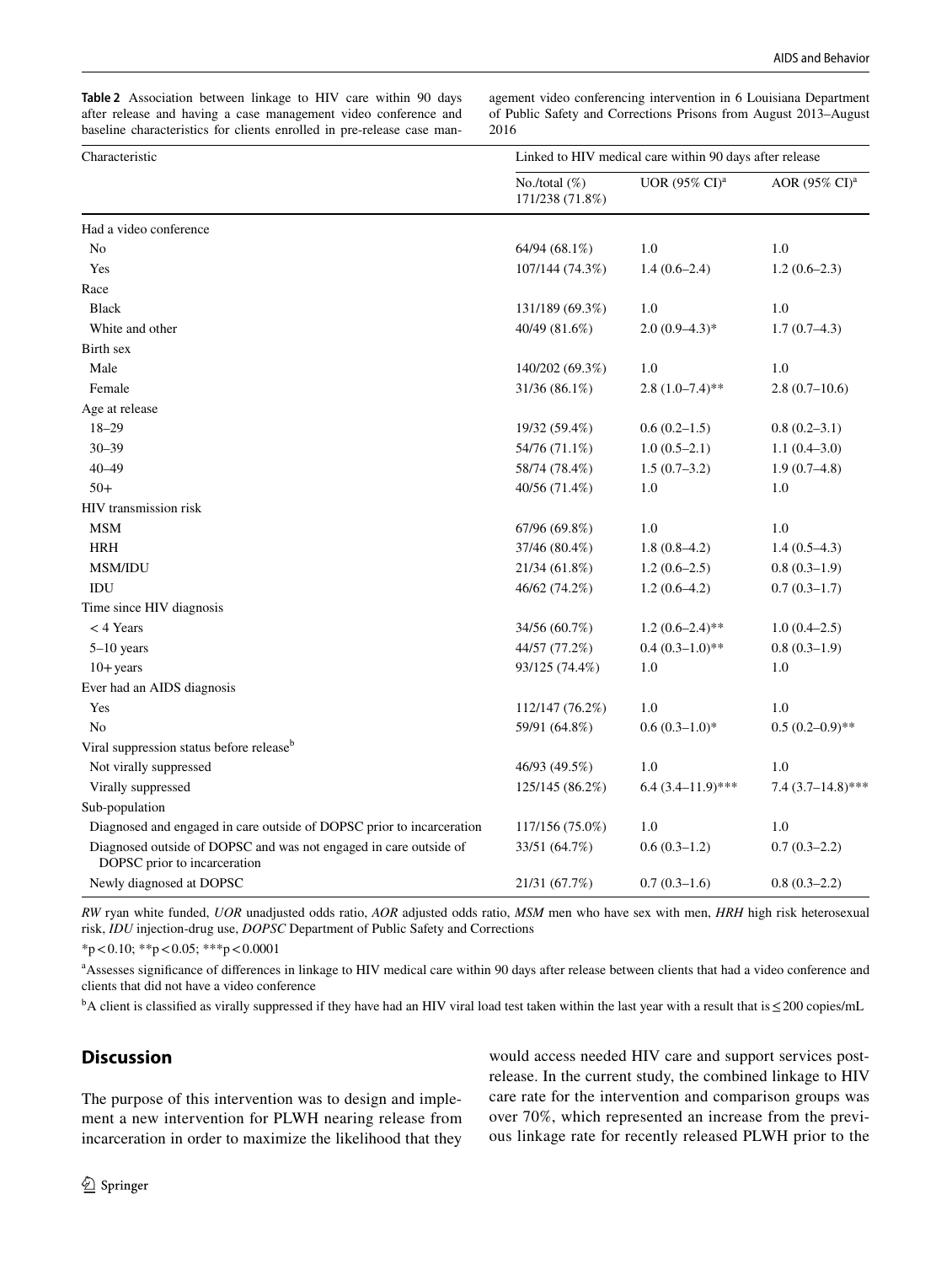initiation of the study (59%), and was similar to the care engagement rate in the general population (72%). Nonetheless, the study showed no signifcant improvement in rates of linkage to HIV care following the introduction of a video conference intervention relative to Louisiana's existing prerelease reentry services for PLWH during the study period. It should be noted that this program was designed alongside these existing services and thus, this represents a limited comparative efectiveness trial that is lacking a true comparison group. Therefore, these results should not be interpreted as meaning that the video conference intervention was not successful in linking persons to care following release. In addition, there are further weaknesses to this study design that may have limited the detection of any improvement by adding the video conference, including relatively small (and unequal) sample sizes in both groups.

Limitations to the intervention delivery included the difficulty of successfully scheduling and completing the video conferences and the variability in the quality of case management services offered during the video conferences. The location of the prison facilities may have impacted the corrections specialists' abilities to successfully offer video conferences prior to release for PLWH that were released before their original release date due to parole or accumulated 'time off due to good behavior.' Some of the DOC facilities involved in the intervention were as far as 250 miles away from the location of the corrections specialists' office and it was not always feasible to schedule a video conference and travel across the state with minimal notice of a change in release date. Also, because the DOPSC schedules approximately 6000 telemedicine appointments per year, the preferred days or times for the intervention's video conferences were not always available, and scheduling was sometimes taxing. Furthermore, case managers who had more experience with the intervention exhibited a higher comfort level with the process and assessment questions; however, overfamiliarity sometimes led to rushed, less interactive sessions. Case managers who were not afforded as many opportunities for video conference sessions sometimes hesitated through the process, but because they were not dependent on a learned script, they often executed more engaging and valuable sessions. Current Case Management Standards of Care are being revised to assure continuity in case manager guidance and training in order to improve the quality of interactions during video conferences.

Ultimately, while the video conference intervention may not have increased the linkage rate of the standard prerelease model, it was considered a successful new strategy for pre-release case management and shown to be feasible in the correctional setting. There was marked success in both the video conference intervention group as well as the 'business as usual' comparison group that resulted in high linkage to HIV care rates (71% overall) relative to the general population. This could have represented a potential ceiling efect such that there may have been little room for improvement in the video conference intervention. Furthermore, there were some indicators of success that were not directly assessed with this evaluation strategy. As noted above, the use of the video conferencing strategy greatly reduced several logistical barriers to the standard model including reduction of travel time and an increase in the number of clients able to be served. Another implication of this strategy is that RWHAP-funded case managers could be utilized without the need for an additional funding source to pay for their time. Also, the video conference equipment was relatively inexpensive, requires minimal funds for ongoing maintenance and training, and could be used for the delivery of other non-HIV related services. The intervention's success was largely due to the support from the DOPSC medical director, who recognized the potential for expanding the reach and purpose of the intervention; as a result, he was a champion of the intervention and he fostered cooperation of the infirmary staff at each prison facility. The intervention was also positively received by the case management agencies, as well as by the clients, many of whom had never experienced telemedicine.

In conclusion, the video conference supplement has proved to be a valuable addition to the existing pre-release services as it provides PLWH who are preparing for release from prison with the opportunity to learn about support services available in the community, as well as the opportunity for PLWH to critically assess their post-release circumstances. Interventions such as these help to ensure the continuity of HIV care for recently released PLWH, which may otherwise be disrupted upon their release because of competing priorities of life needs and the opportunity to orient (or re-orient) themselves with RWHAP services. Prerelease services should be adopted, potentially alongside similar video conference adaptations, to better align with the clients' HIV diagnosis and care history and use an approach that addresses barriers and challenges. SHP will continue to monitor and assess the impact of the video conference intervention featured in this study and improve the quality of all pre-release reentry services ofered to PLWH.

**Acknowledgements** This publication was supported by Grant No. H97HA22694 funded by the Health Resources and Services Administration (HRSA) of the U.S. Department of Health and Human Services (HHS) in the amount of \$1,855,873 awarded to the Louisiana Department of Health – Office of Public Health – STD/HIV Program. No percentage of this project was fnanced with non-governmental sources. The contents are solely the responsibility of the authors and do not necessarily represent the official views of HRSA, HHS, or the U.S. Government. The authors wish to thank Raman Singh, MD, Medical/Mental Health Director for the Louisiana Department of Public Safety and Corrections, for his resolute support of the intervention. The authors would also like to thank the staf of the Louisiana Department of Health, Office of Public Health - STD/HIV Program; Louisiana's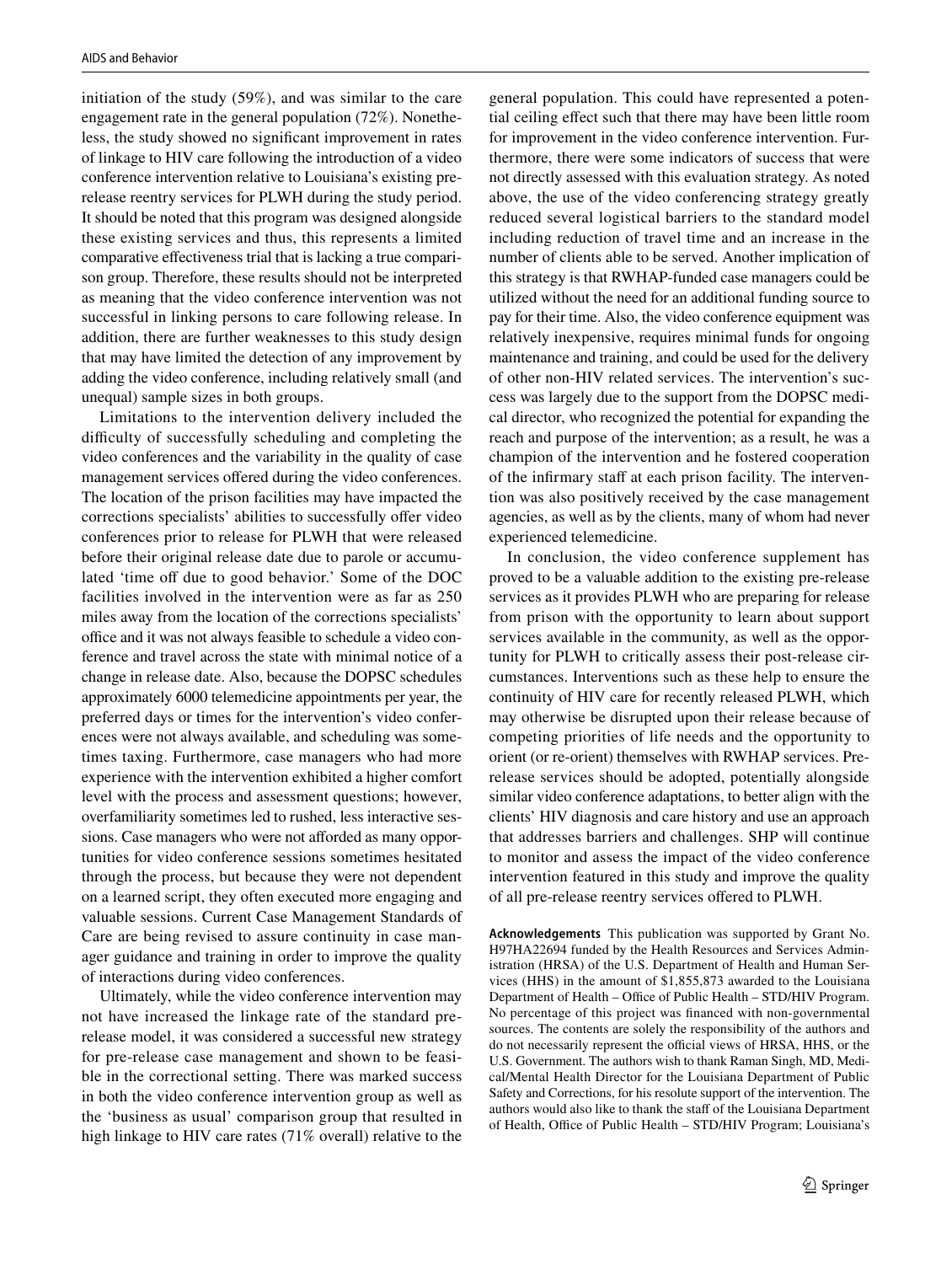Ryan White Part A and Part B case management agencies, the Louisiana Department of Public Safety and Corrections, the Louisiana State University Health Care Services Division's Telemedicine program, and the clients who participated in the intervention for their many contributions to the intervention.

**Funding** This project was funded by the U.S. Department of Health and Human Services, Human Services and Resources Administration, HIV/AIDS Bureau, Ryan White Part F Special Projects of National Signifcance (Grant #H97HA22694).

## **Compliance with Ethical Standards**

**Conflict of interest** Karissa M. Page has received an honorarium for participation in a regional focus group pertaining to this intervention from Gilead Sciences, Inc. The remaining authors declare that they have no confict of interest.

**Informed Consent** Informed consent adhering to the tenants of the Declaration of Helsinki was obtained from all individuals participants included in this intervention.

# **References**

- <span id="page-7-0"></span>1. Office of National AIDS Policy. National HIV/AIDS Strategy for the United States: updated to 2020. 2017. [https://fles.hiv.gov/s3fs](https://files.hiv.gov/s3fs-public/nhas-update.pdf)[public/nhas-update.pdf](https://files.hiv.gov/s3fs-public/nhas-update.pdf). Accessed 10 Feb 2017.
- <span id="page-7-2"></span>2. Greenberg AE, Purcell DW, Gordon CM, Barasky RJ, del Rio C. Addressing the challenges of the HIV continuum of care in highprevalence cities in the United States. J Acquir Immune Defc Syndr. 2015;1(69 Suppl 1):S1–7.
- <span id="page-7-1"></span>3. Skarbinski J, Rosenberg E, Paz-Bailey G, Hall HI, Rose CE, Viall AH, et al. Human immunodeficiency virus transmission at each step of the care continuum in the United States. JAMA Intern Med. 2015;175(4):588–96.
- <span id="page-7-3"></span>4. The INSIGHT START Study Group. Initiation of antiretroviral therapy in early asymptomatic HIV infection. N Engl J Med. 2015;373(9):795–807.
- 5. The TEMPRANO ANRS 12136 Study Group. A trial of early antiretrovirals and isoniazid preventive therapy in Africa. N Engl J Med. 2015;373(9):808–22.
- 6. Martin M, Del Cacho E, Codina C, Tuset M, De Lazzari E, Mallolas J, et al. Relationship between adherence level, type of the antiretroviral regimen, and plasma HIV type 1 RNA viral load: a prospective cohort study. AIDS Res Hum Retroviruses. 2008;24(10):1263–8.
- <span id="page-7-4"></span>7. Althoff KN, Gange SJ, Klein MB, Brooks JT, Hogg RS, Bosch RJ, et al. Late presentation for human immunodeficiency virus care in the United States and Canada. Clin Infect Dis. 2010;50(11):1512–20.
- <span id="page-7-5"></span>8. Mangal JP, Rimland D, Marconi VC. The continuum of HIV care in a Veterans' Afairs clinic. AIDS Res Hum Retroviruses. 2014;30(5):409–15.
- <span id="page-7-6"></span>9. Doshi RK, Milberg J, Isenberg D, Matthews T, Malitz F, Matosky M, et al. High rates of retention and viral suppression in the US HIV safety net system: HIV care continuum in the Ryan White HIV/AIDS Program, 2011. Clin Infect Dis. 2015;60(1):117–25.
- <span id="page-7-7"></span>10. Office of Disease Prevention and Health Promotion. Healthy people 2020—HIV. 2017. [https://www.healthypeople.gov/2020/topic](https://www.healthypeople.gov/2020/topics-objectives/topic/hiv) [s-objectives/topic/hiv](https://www.healthypeople.gov/2020/topics-objectives/topic/hiv). Accessed 10 Feb 2017.
- <span id="page-7-8"></span>11. U.S. Department of Health and Human Services. About the Ryan White HIV/AIDS Program. 2016. [https://hab.hrsa.gov/](https://hab.hrsa.gov/about-ryan-white-hivaids-program/about-ryan-white-hivaids-program%23)

[about-ryan-white-hivaids-program/about-ryan-white-hivaids](https://hab.hrsa.gov/about-ryan-white-hivaids-program/about-ryan-white-hivaids-program%23)[program#.](https://hab.hrsa.gov/about-ryan-white-hivaids-program/about-ryan-white-hivaids-program%23) Accessed 10 Mar 2017.

- <span id="page-7-9"></span>12. Dailey AF, Johnson AS, Wu B. HIV care outcomes among blacks with diagnosed HIV—United States, 2014. MMWR Morb Mortal Wkly Rep. 2017;66(97):97.
- <span id="page-7-10"></span>13. Reif S, Whetten K, Thielman N. Association of race and gender with use of antiretroviral therapy among HIV-infected individuals in the Southeastern United States. South Med J. 2007;100(8):775–81.
- <span id="page-7-11"></span>14. Dombrowski JC, Simoni JM, Katz DA, Golden MR. Barriers to HIV care and treatment among participants in a public health HIV care relinkage program. AIDS Patient Care STDS. 2015;29(5):279–87.
- 15. Maulsby C, Millett G, Lindsey K, Kelley R, Johnson K, Montoya D, et al. HIV among Black men who have sex with men (MSM) in the United States: a review of the literature. AIDS Behav. 2014;18(1):10–25.
- 16. Rao D, Kekwaletswe TC, Hosek S, Martinez J, Rodriguez F. Stigma and social barriers to medication adherence with urban youth living with HIV. AIDS Care. 2007;19(1):28–33.
- 17. Rao D, Feldman BJ, Fredericksen RJ, Crane PK, Simoni JM, Kitahata MM, et al. A structural equation model of HIV-related stigma, depressive symptoms, and medication adherence. AIDS Behav. 2012;16(3):711–6.
- 18. Fullilove MT, Fullilove RE. Stigma as an obstacle to AIDS action. Am Behav Sci. 1999;42(7):1117–29.
- 19. Kates J, Ranji U, Beamesderfer A, Salganicof A, Dawson L. Health and access to care and coverage for lesbian, gay, bisexual, and transgender individuals in the U.S. 2017. [http://fles](http://files.kff.org/attachment/Issue-Brief-Health-and-Access-to-Care-and-Coverage-for-LGBT-Individuals-in-the-US) [.kf.org/attachment/Issue-Brief-Health-and-Access-to-Care](http://files.kff.org/attachment/Issue-Brief-Health-and-Access-to-Care-and-Coverage-for-LGBT-Individuals-in-the-US)[and-Coverage-for-LGBT-Individuals-in-the-US](http://files.kff.org/attachment/Issue-Brief-Health-and-Access-to-Care-and-Coverage-for-LGBT-Individuals-in-the-US). Accessed 10 Feb 2017.
- 20. Graham JL, Giordano TP, Grimes RM, Slomka J, Ross M, Hwang LY. Infuence of trust on HIV diagnosis and care practices: a literature review. J Int Assoc Physicians AIDS Care (Chic). 2010;9(6):346–52.
- <span id="page-7-12"></span>21. Reidpath DD, Chan KY. A method for the quantitative analysis of the layering of HIV-related stigma. AIDS Care. 2005;17(4):425–32.
- <span id="page-7-13"></span>22. Milloy MJ, Montaner JS, Wood E. Incarceration of people living with HIV/AIDS: implications for treatment-as-prevention. Curr HIV/AIDS Rep. 2014;11(3):308–16.
- <span id="page-7-19"></span>23. Rich JD, Wakeman SE, Dickman SL. Medicine and the epidemic of incarceration in the United States. N Engl J Med. 2011;364(22):2081–3.
- <span id="page-7-14"></span>24. Spaulding AC, Seals RM, Page MJ, Brzozowski AK, Rhodes W, Hammett TM. HIV/AIDS among inmates of and releasees from US correctional facilities, 2006: declining share of epidemic but persistent public health opportunity. PLoS ONE. 2009;4(11):e7558.
- <span id="page-7-15"></span>25. Maruschak L, Bronson J. HIV in prisons, 2015—statistical tables. 2017; NCJ 250641.
- <span id="page-7-16"></span>26. Centers for Disease Control and Prevention. HIV surveillance report, 2015. 2016; 27.
- <span id="page-7-17"></span>27. Westergaard RP, Spaulding AC, Flanigan TP. HIV among persons incarcerated in the USA: a review of evolving concepts in testing, treatment, and linkage to community care. Curr Opin Infect Dis. 2013;26(1):10–6.
- <span id="page-7-18"></span>28. Iroh PA, Mayo H, Nijhawan AE. The HIV care cascade before, during, and after incarceration: a systematic review and data synthesis. Am J Public Health. 2015;105(7):e5–16.
- 29. Lucas KD, Eckert V, Behrends CN, Wheeler C, MacGowan RJ, Mohle-Boetani JC. Evaluation of routine HIV opt-out screening and continuum of care services following entry into eight prison reception centers-California, 2012. MMWR Morb Mortal Wkly Rep. 2016;65(7):178–81.